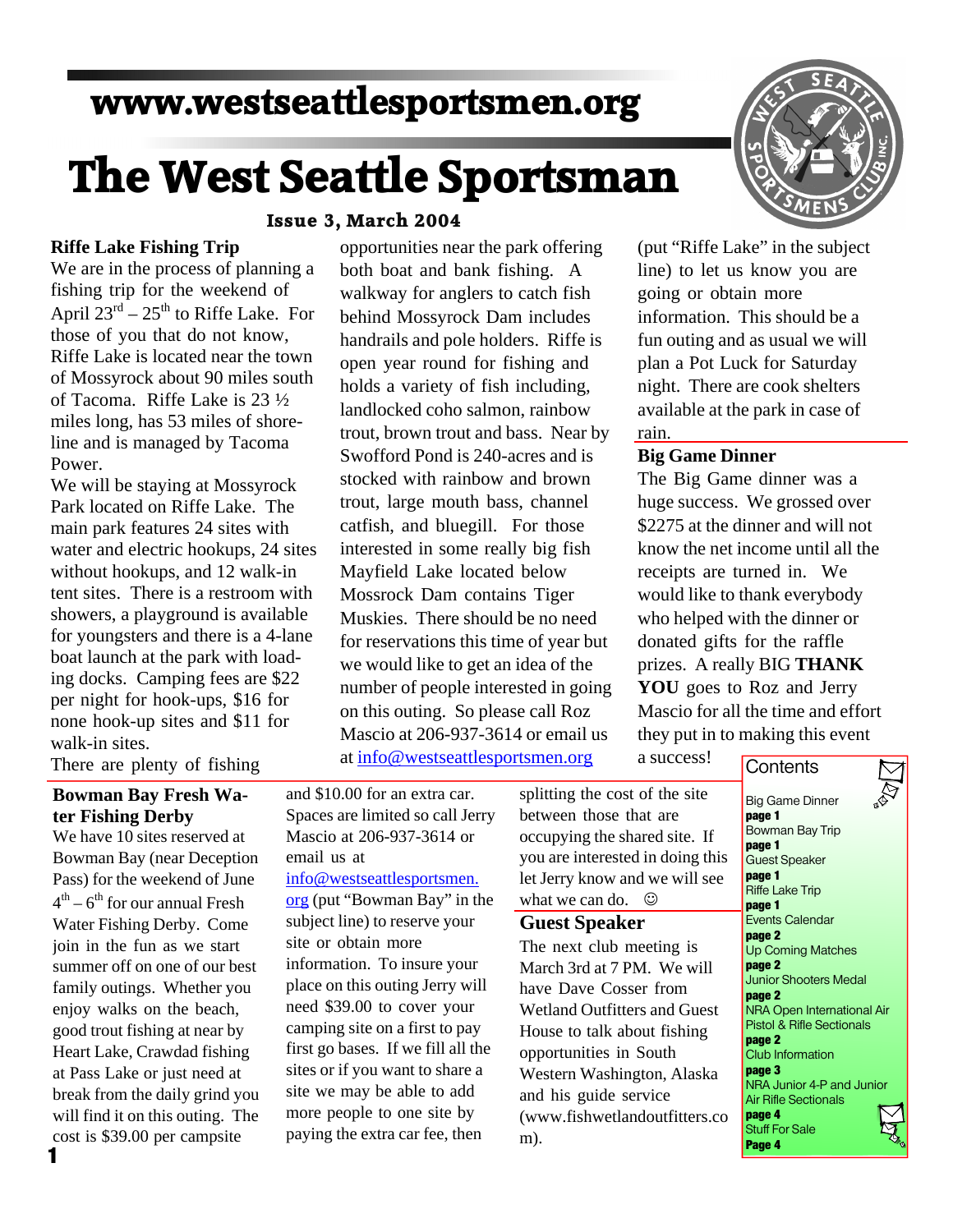# **Junior Shooters Bring Home Medals**

# *By Kurt Oberloh*

 The first weekend in January brought us snow, ice, and the start of the junior shooting season. Three members of the West Seattle Totems, braved the elements and trekked to Centralia to compete in the Washington State Junior Olympic Rifle Championships. Ronni Oberloh shot a personal best score of 1105 out of 1200 to bring home the silver. First place in B Class was Tim Mar shooting a 944. With only two weeks of practicing .22, Reid Garton, one of our younger shooter learned what competitive rifle shooting is all about.

January  $10^{th}$ , the very next weekend, the states Junior Olympic Air Rifle Championship were held at the Capitol City range. Ronni, Tim, and new shooter Candace Eylander competed. Six points short of a 1st place, Ronni brought home another silver. Candace in her very first competition bested her class to win first place among her peers.



left to right Tim Mar Candace Eylander, Ryan Copernoll, Whats Her Name aka: Kristin Olszewski, Stan, Thing two aka: Ronni Oberloh, Stephanie Loo, and Kyle Copernoll

 Every January the Paul Bunyan Rifle club puts on the first outdoor shoot of the season

billed as The Icicle Match. This year there were no icicles, but a stiff breeze and 38 degrees still put 7 of our West Seattle Totems to the test. In the prone class, our youngest athletes Ryan Copernoll and Stephanie Loo both medalled with  $3<sup>rd</sup>$  and 4<sup>th</sup> place finishes. Candace Eylander put up a score of 475 in her first three-position match to place 2<sup>nd</sup> in a field of 10 other D class Shooters.

Tim Mar proved he owned B class with another 1st place finish. With a score of 503 out of 600, he finished as one of the top 8 shooters of the day beating many of the A class and Expert class shooters. This made him eligible to compete in and Olympic style shoot off where he posted a score of 77 in offhand.

# **Up coming Small bore & Air Matches**

| Feb <sub>21</sub> | Puyallup   | Junior 60-Shot 3-P                        |
|-------------------|------------|-------------------------------------------|
| Feb 28            | Olympia    | Junior Olympic Air Rifle 3-P Championship |
| Mar 6 -7          | Roger Dahl | Junior 3-P & 3-P Air Rifle Sectionals     |
| Mar 14            | Centralia  | State 4-P Championship (West)             |
| <b>Mar 27</b>     | Roger Dahl | Cub Match (prone & kneeling)              |
| Apr 24            | Puyallup   | Junior Outdoor Championships              |
| May 7             | Wenatchee  | Junior Air Rifle Match                    |
| May 8-9           | Wenatchee  | Junior Outdoor Championships              |
| Jun 5-6           | Tacoma     | Schutzenfest / NRA 3-P Championship       |
| Jun 12-13         | Tacoma     | CanAm Prone                               |
| Jun 26-27         | Puyallup   | NRA 3-P Regional                          |
|                   |            |                                           |

# **Events Calendar**

March 3rd - Club Meeting 7 PM at **Range** April 23-25 - Riffe Lake Outing June 4-6 - Bowman Bay Outing

If you have any ideas for programs to have at the club meeting or any good outing ideas let one of the Officers or Trustees know. You may contact us at info@westseattlesportsmen.org

#### **NRA Open International Air Pistol & Rifle Sectionals**

On the weekend of February 7-8 the Roger Dahl Rifle Training Range held an NRA Open International Air Pistol & Rifle Sectionals. WSSC had 9 Club members participate in these matches. The results are as follows:

For Air Pistol in Marksman Class there were 7 shooters first place went to

# **Issue 3, March 2004**

Tony Olszewski with a score of 501 (3X). For combined Sharpshooter & Expert Class there was 8 shooters 1st place went to Noel Vaughn with a score of 539 (5X) and 2nd place went to Larry Lohkamp with a score of 531 (2X). Over all Match Winner was Bill Freyfogle with a 563 (14X), 2nd Place was David Buchanan with a 562 (14X), and 3rd place was Rob Cozens with a 545 (13X).

For Air Rifle we had a total of 8 shooters. Cameron Hicks was over all match winner with a score of 584 (37X) and first expert was WSSC's own Ronni Oberloh with a score of 531 (15X).



**2 www.westseattlesportsmen.org The West Seattle Sportsman**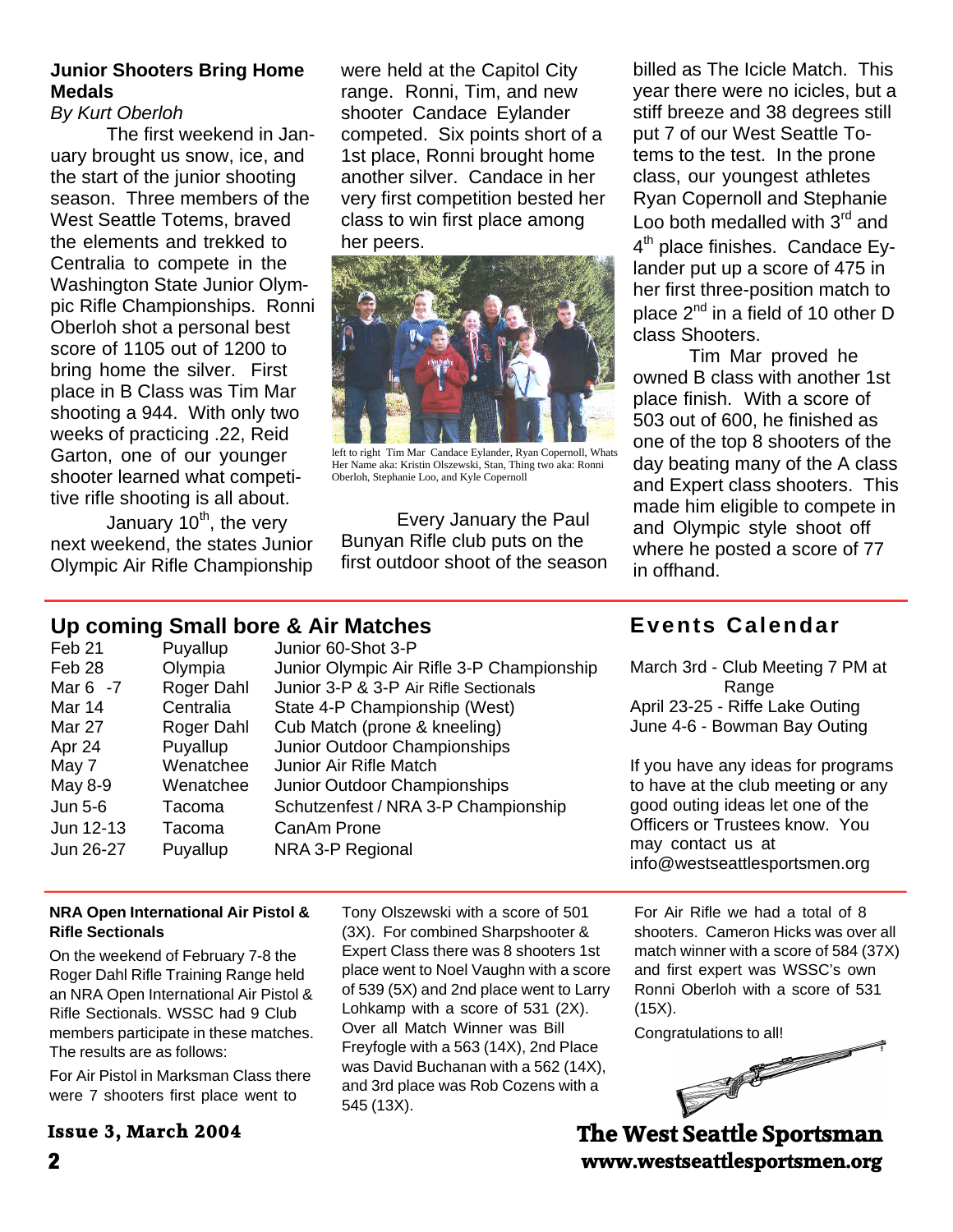# THE WEST SEATTLE SPORTSMEN'S CLUB **Sponsors of the Roger Dahl Rifle Training Range**

| <b>OFFICERS</b>            |              | <b>TRUSTEES</b>                             |
|----------------------------|--------------|---------------------------------------------|
| President – Steve Patnode  | 206-937-5233 | Jerry Mascio 206-937-3614                   |
| Vice Pres. – Cam Robison   | 206-431-8337 | <b>Frank Novito</b>                         |
| Secretary – Tony Olszewski | 425-226-5643 | Rolf Erickson                               |
| Treasurer – Fred Burr      | 206-935-4883 |                                             |
| Rec. Sec. – Richard George |              | Contact us at info@westseattlesportsmen.org |

The West Seattle Sportsmen's Club was founded in 1934 by a group of fourteen men who had the foresight to see that sportsmen, in a united group, would present views, be better heard and achieve goals that were not possible when action as unorganized individuals. The ambitions of these charter members, who strove for the propagation of wildlife and habitat as well as the conservation of all our natural resources, has proven prophetic, for today multitudes of individuals and sporting groups are carrying on the job of conserving the remaining outdoor assets of natural America. The West Seattle Sportsmen's Club helps lead in this fight in the state of Washington. A member has the opportunity to join others in formulating club action in achieving and maintaining these goals. However, "all work and no play" is not the format of the club. Many events are spaced throughout the year to insure a member many chances to participate in sportsmen's activities. For \$25, what more could a man ask than the opportunity to go salmon fishing

with a group of his friends on a charter boat, fresh water fishing with other members and their families, have a salmon bake, a clam feed, or attend a banquet especially for the ladies. But there's more - he can shoot on the club range, go rabbit hunting, and if nothing else, should get \$25 worth just by watching the kids of the community have a real ball at the Kid's Fishing Derby. To sum it all up, a guy gets at least a hundred dollars worth of fun out of a year's membership.

| <b>New</b>                                                                                                                                                                                                                                                                                                                                                                                                                                                                         | <b>MEMBERSHIP APPLICATION</b><br><b>WEST SEATTLE SPORTSMEN'S CLUB</b> |                                                                  | <b>Renewal</b>             |  |  |  |
|------------------------------------------------------------------------------------------------------------------------------------------------------------------------------------------------------------------------------------------------------------------------------------------------------------------------------------------------------------------------------------------------------------------------------------------------------------------------------------|-----------------------------------------------------------------------|------------------------------------------------------------------|----------------------------|--|--|--|
| Date<br>propagation and conservation of game birds, game animals, and fish in the State of Washington, do hereby apply<br>for membership in the WEST SEATTLE SPORTSMEN'S CLUB and tender herewith the sum of \$<br>payment of one year's dues.<br>If solemnly swear that I will abide by the Constitution and By-Laws of the West Seattle Sportsmen's Club and<br>help in its up-building and I will not willfully disobey the Game Laws wherever I fish or hunt. I will always be |                                                                       |                                                                  |                            |  |  |  |
| a true sportsman both in the field and to my brother members at all times.                                                                                                                                                                                                                                                                                                                                                                                                         |                                                                       | If you would like to<br>receive the Club<br>News Letter by email |                            |  |  |  |
| Phone Reserves Report Final Phone Reserves Report Final Phone Reserves Reserves Reserves Reserves Reserves<br>(New Only)                                                                                                                                                                                                                                                                                                                                                           |                                                                       | check here.                                                      |                            |  |  |  |
| The West Seattle Sportsman                                                                                                                                                                                                                                                                                                                                                                                                                                                         |                                                                       |                                                                  | <b>Issue 3, March 2004</b> |  |  |  |

**www.seattlesportsmen.org 3 The West Seattle Sportsman**